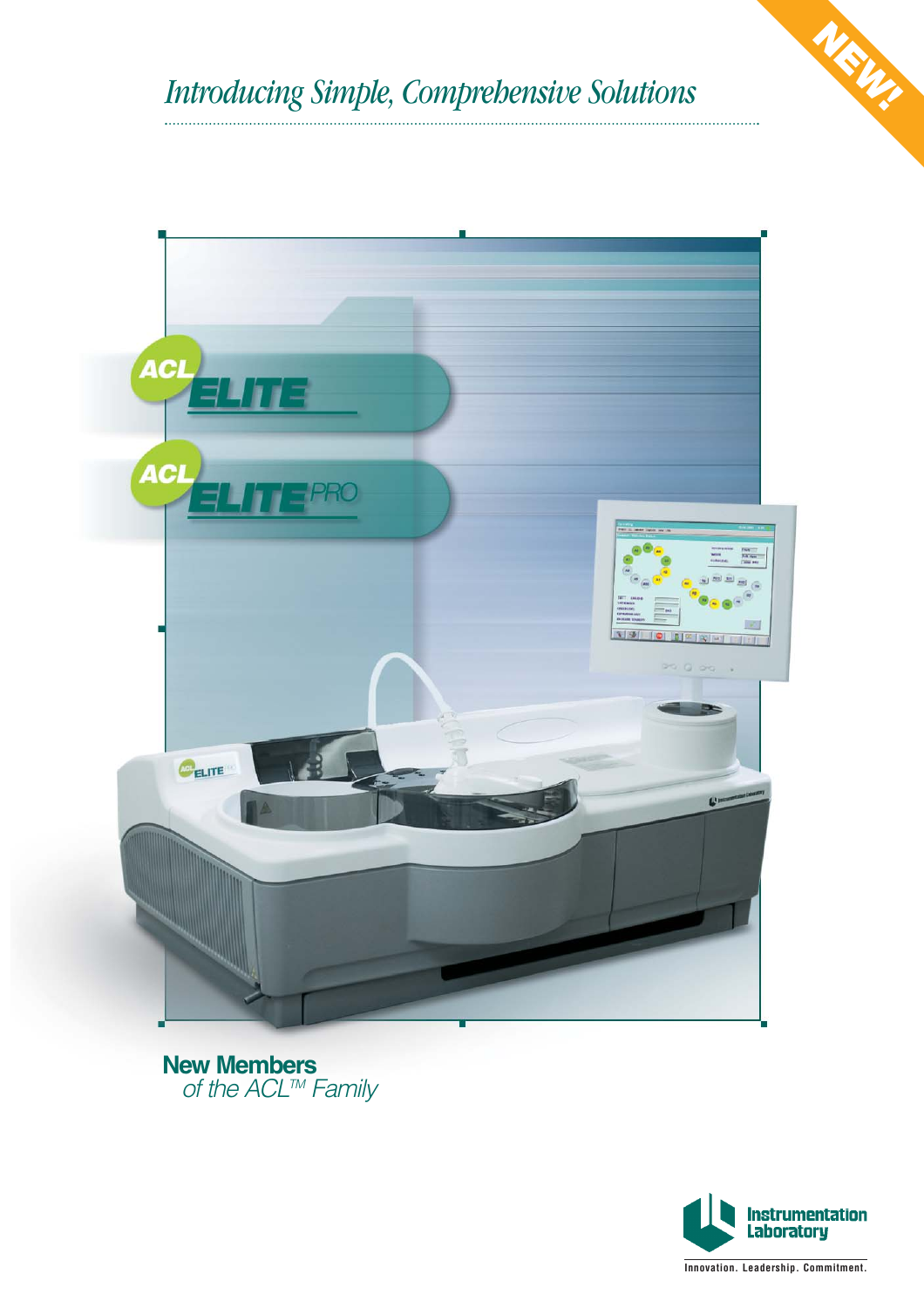# **Introducing Simple, Comprehensive Solutions for the Hemostasis Laboratory**



**Routine, specialty and STAT assays on compact, convenient and easy-to-use systems.**

#### **ACL ELITETMPRO**

**• Offers a unique combination of process automation for the medium-volume laboratory.**

# **ACL ELITE**

**• Simplified, offering the same testing capability for the lower volume, less demanding laboratory.**

# **ACL ELITE Systems**

- Random Access Processing for minimized turnaround time
- STAT PT and APTT available in as little as eight minutes
- Bar-coded reagents (standard on ACL ELITE PRO)
- Superior walk-away capacity for 40 samples and up to 260 on-board cuvettes
- STAT Interrupt and Continuous sample loading for un-interrupted testing capability
- Large integrated color touch-screen
- Intuitive, easy-to-use "Windows® like" software streamlines system operation
- Minimal mechanical components ensures robustness in design and requires minimal maintenance
- Comprehensive test menu makes specialty testing as simple as routine testing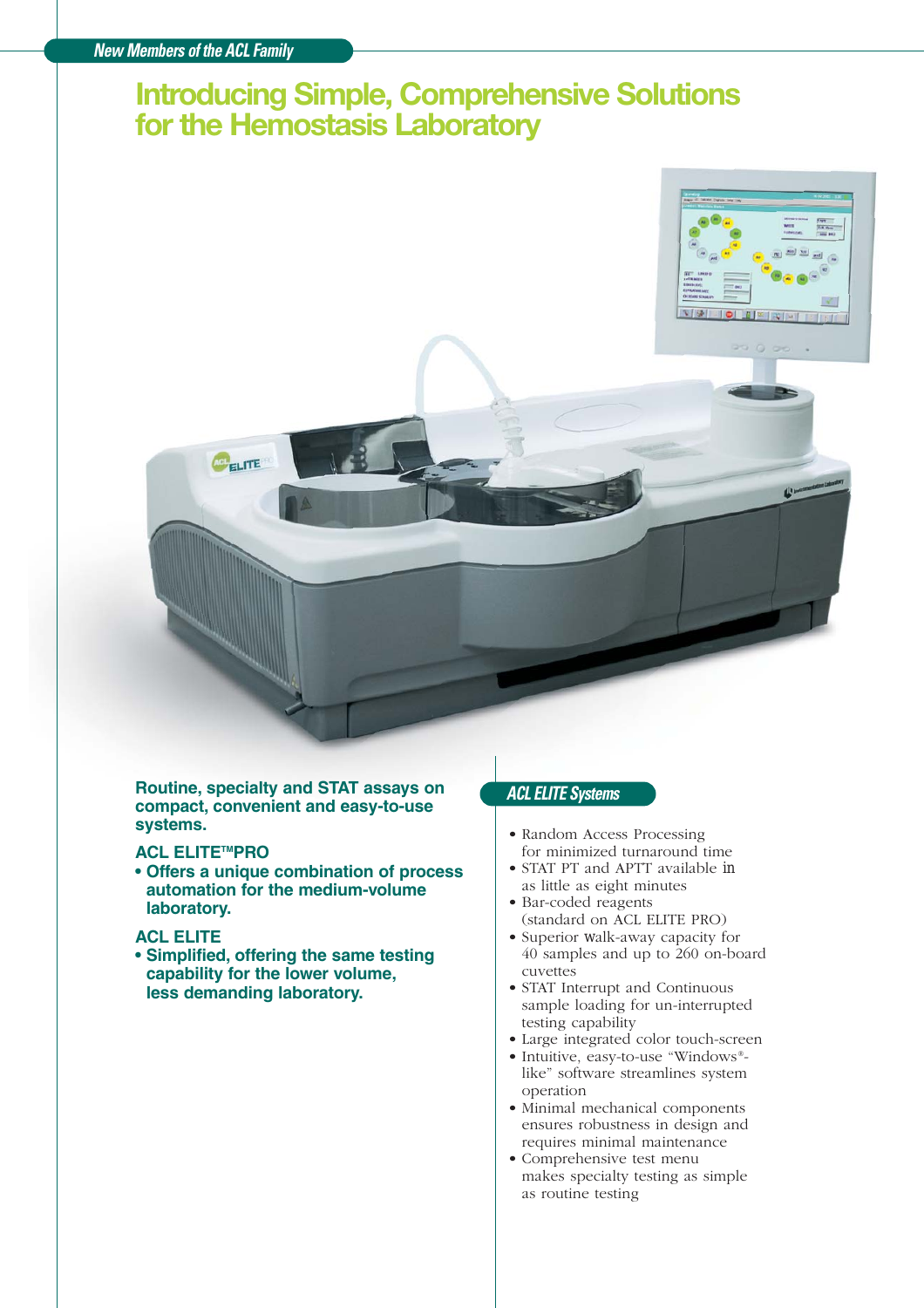# **Flexibility**

- Multiple operation modes allow a lab to run the system for maximum efficiency
- 300-test protocol capacity, including 100 customizable by the user
- User-defined reflex testing rules
- User-defined test profiles allow for efficient usage of all reagent positions
- Multiple calibration modes including calibration during sample analysis

# **Sample Processing**

- Removable tray accommodates sample cups and primary tubes of varying sizes and fill volumes
- On-board bar-code reader ensures accurate sample identification
- STAT samples can be entered at any time in any position on the tray
- One-touch Run starts processing with the press of a button

# **Reagent Handling**

- The ACL ELITE PRO accommodates 22 reagents; the ACL ELITE holds 18
- Reagents can be aspirated directly from the vial
- All reagent positions are monitored for volume and on-board stability
- "Profiling" tests allows a large number of test combinations to be processed within the same analytical session
- Hand-held bar-code reader for reagent vial identification (standard on ACL ELITE PRO)







The external bar-code reader identifies material and checks the lot number and expiration date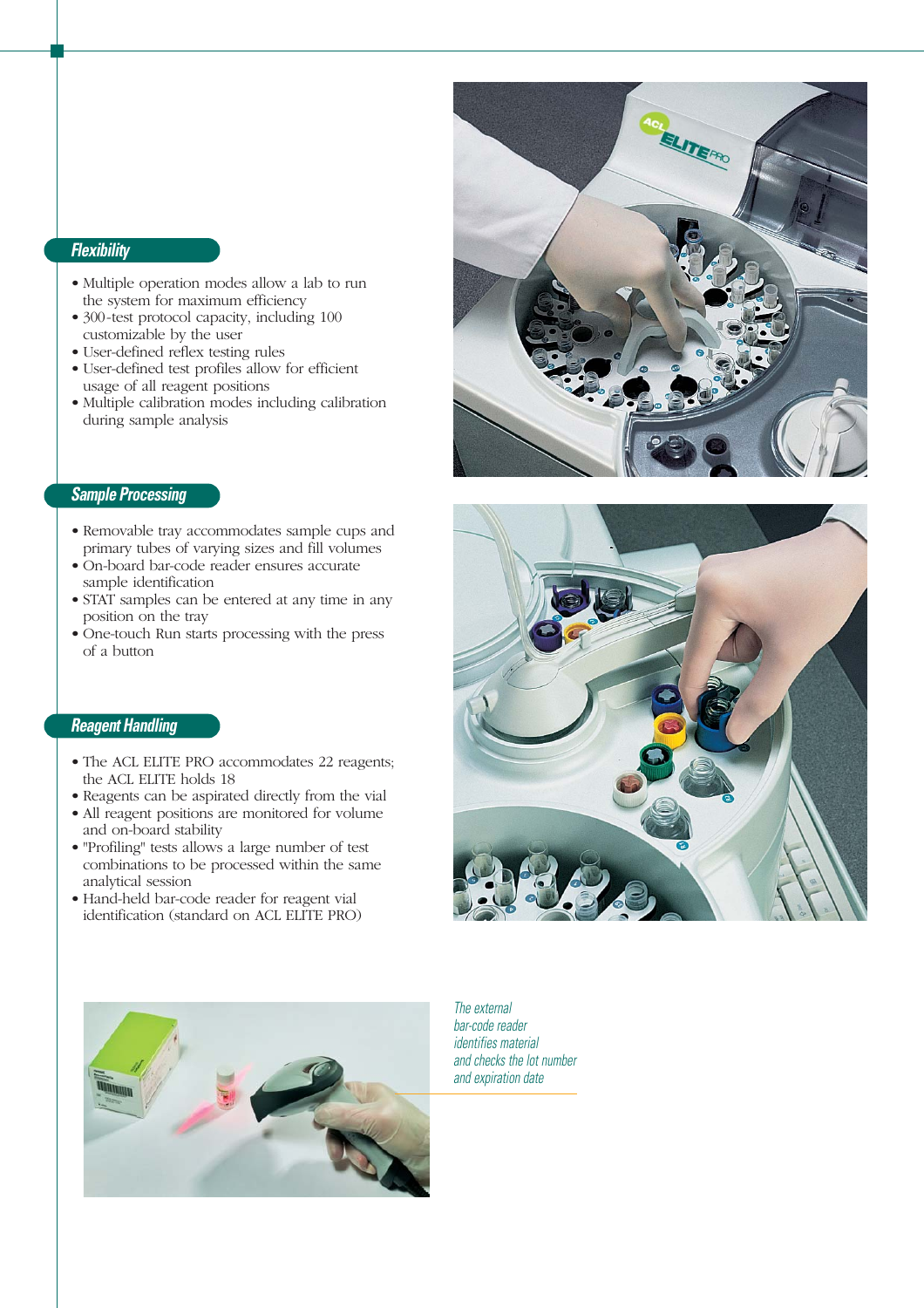# **Introducing Simple, Comprehensive Solutions for the Hemostasis Laboratory**

#### **Wash-R Bottle**

One-liter Wash-Reference emulsion; continuous realtime monitoring of liquid level performed through a sensor system.

#### **Dilutors**

Precision and accuracy obtained with unique solid-state, fluidic dispensing system.

#### **Sample Tray**

Expanded capability holds up to 40 primary tubes/cups and ten additional reagents (from A1 to A10).

#### **Reagent Area**

Eight positions dedicated to reagents (from R1 to R8) on ACL ELITE; four additional refrigerated positions available (from R9 to R12) on ACL ELITE PRO.

#### **Disk Drive**

Computer-controlled backup, restore, software upgrades, export functions (i.e., patient data, QC data, reaction curves).

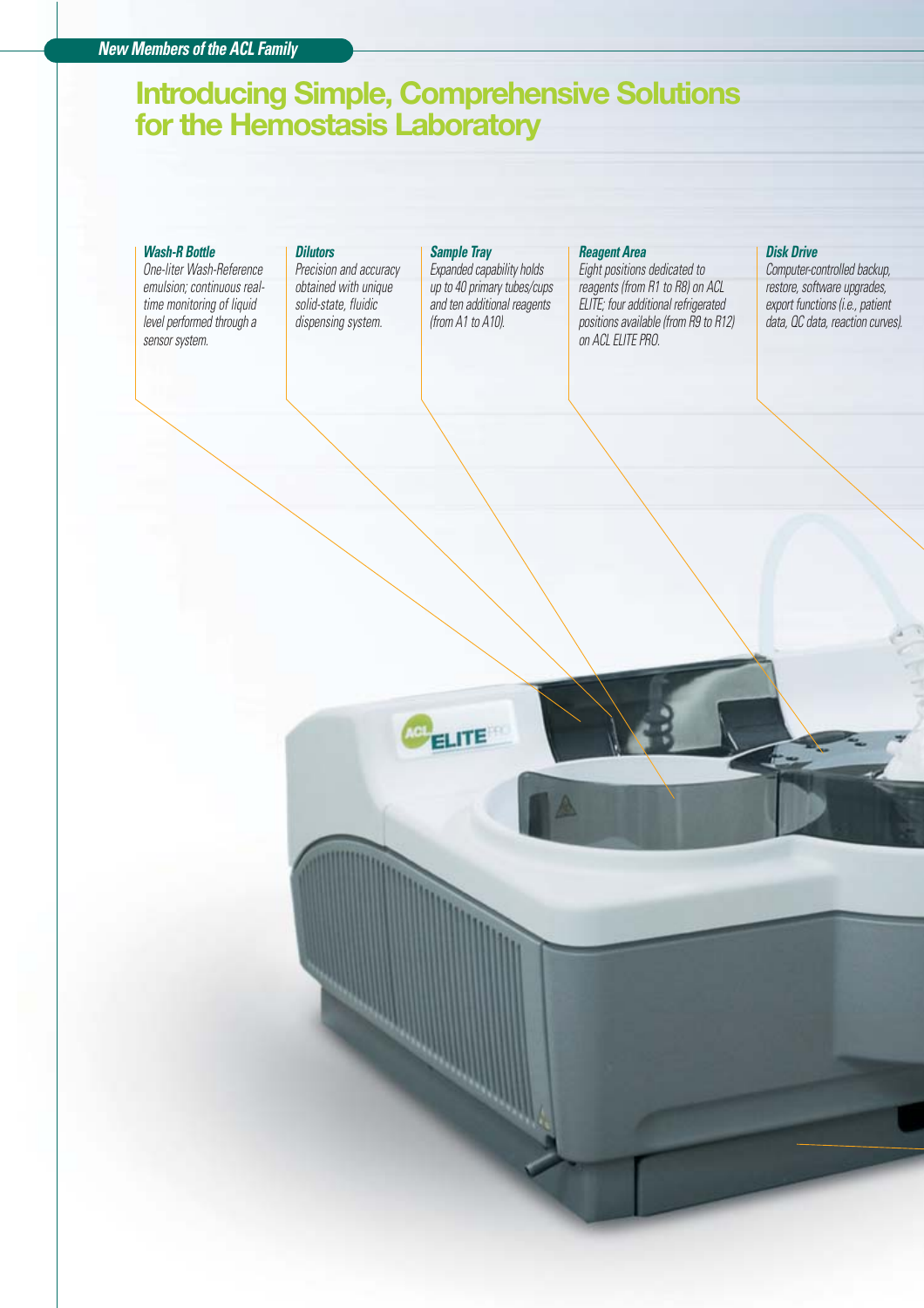#### **LCD and Touch-screen**

Unbeatable ease of use: just<br>one touch starts the analyzer. Tilts for easy positioning.



99. Q

 $O<sub>1</sub>$ 

Charles Labour

# **Rotor Stack**

Temperature-controlled and store up to 12 rotors; rotors can be loaded continuously.

### **Analysis Area**

Two channels: 660 nm for clotting assays and 405 nm for chromogenic and immunological assays.

#### **Rotor Movements and Mechanics**

Cuvette flow managed by transport and robotic arm mechanisms, allowing walk-away capability.

### **Probe and Sensors**

Two needles for sample and reagent aspiration/ dispensation with capacitance liquid sensors.

**Rotor Waste Container** Operator-safe and easily accessible.

**Keyboard** In a drawer below the unit.

**Adapters Storage Area** For storage of reagent adapters.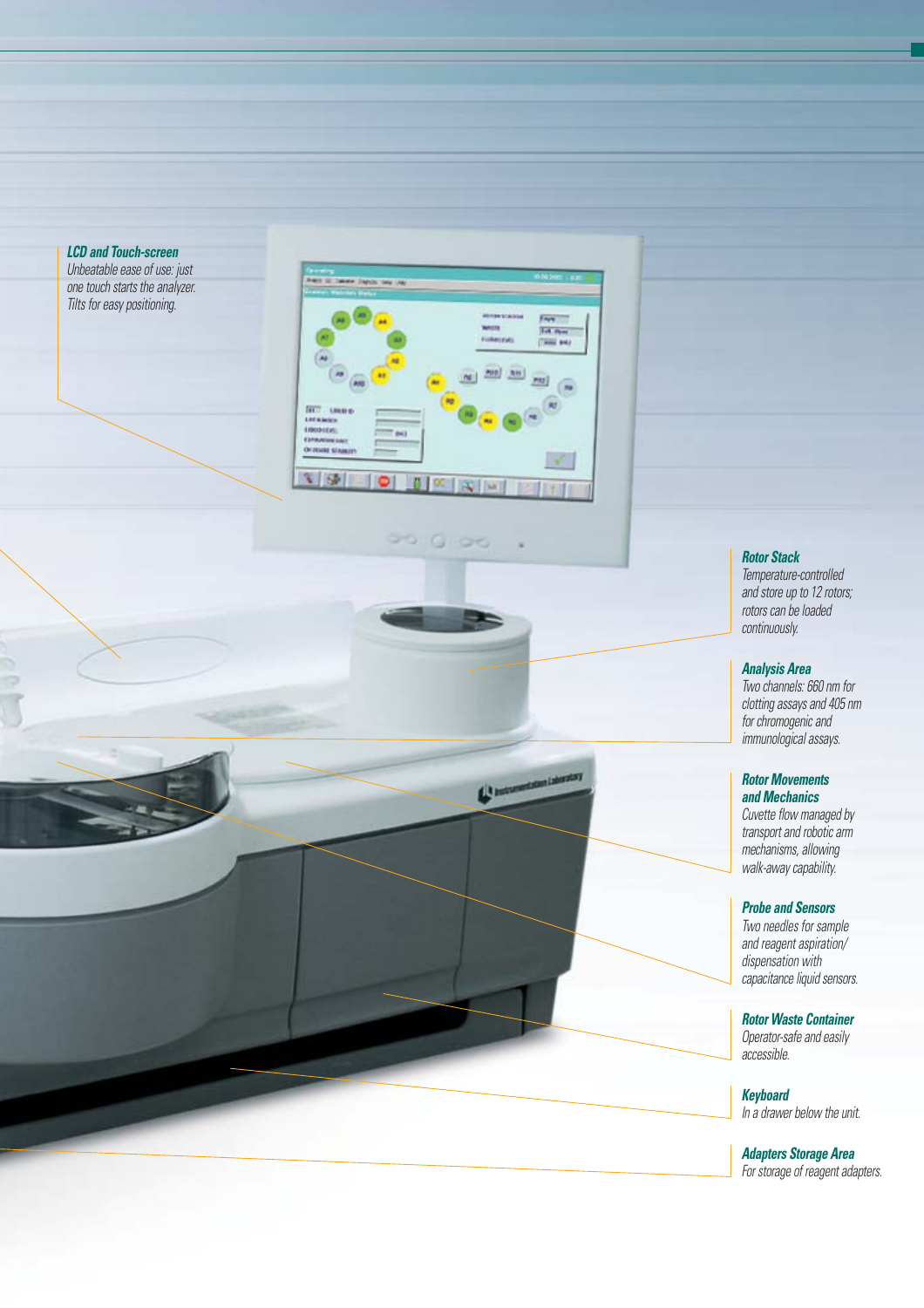# **Introducing Simple, Comprehensive Solutions for the Hemostasis Laboratory**

# **Test Analysis**

- Centrifugal analysis providing outstanding precision
- Multiple reading systems that optimize analysis efficiency
- Waste area and preheated rotor storage that are continually monitored and allow for emptying and refilling at any time, even if the system is processing samples
- Automated rotor transport from preheat station to analysis area, and then to waste bin when the rotor is completely used, allows increased walk-away capability

#### **Software Capabilities**

- Clot signature curves generated through superior optics provide clotting and absorbance tracking for all reactions
- User-defined Rerun and Reflex criteria
- Calibrations can be performed in run along with patient samples
- Customizable system security allows tracking of user actions by lab management
- Disk-drive allows system settings to be exported and saved, along with patient and QC data
- Bi-directional host interface with host query
- Fully automated Factor Parallelism
- Customizable audible alerts

Analysis QC Calibration Diagnostic Setup Utility SAMPLE ID **Sinonz PATIENT**<br>NAME Alex Vagh ¢. **PATIENT ID** Patient<sub>D</sub> 1234  $10.09.1997$  22:00  $32.5$  | 1.50 130 H<sub>a</sub> 250 iΓ 200 **WARNING LIS**  $\frac{1}{\sqrt{1-\frac{1}{2}}}$  $\cdot$  $\overline{r}$  $37.38$ P 图 **IC** Sup RI QC  $\mathbf{a}$  $M$ É.

Detailed information is available for each patient in a single record, including reaction curve



Levey-Jennings graphs may be viewed and printed for complete QC monitoring



Material map provides a graphical display of reagent status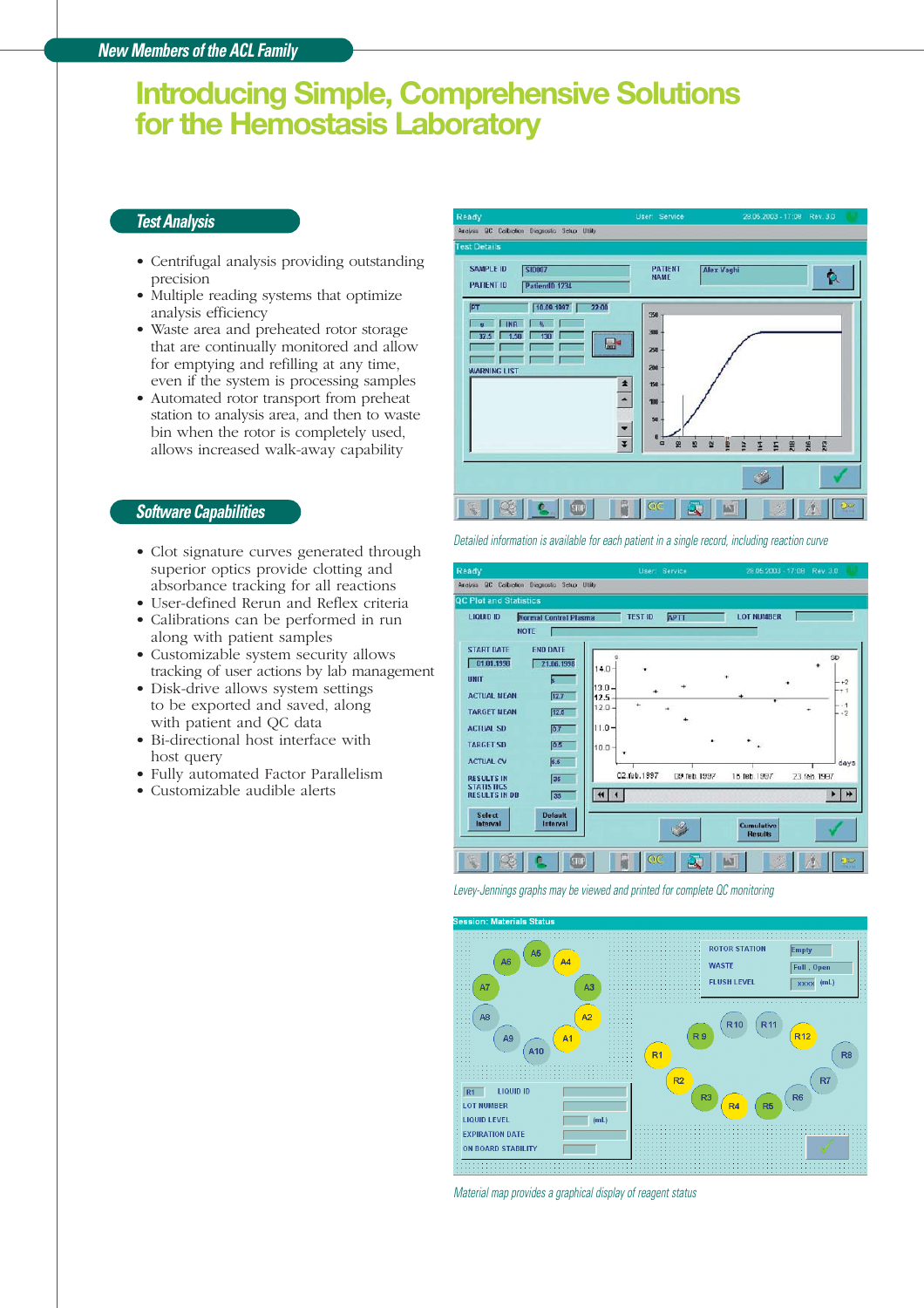# **HemosIL**TM **Reagents**

- •Up to 29 applications are now available on the ACL ELITE and ELITE PRO
- •HemosIL reagents are optimized for IL systems
- •The exceptional range of sensitivity allows for consistent and superior performances
- •HemosIL provides the highest standard of manufacturing and quality control

### **Comprehensive Test Menu**

#### **Routine:**

- PT RecombiPlasTin
- PT-Fibrinogen Recombinant
- PT-Fibrinogen-HS Plus
- PT-Fibrinogen-HS
- PT-Fibrinogen
- APTT SynthASil® • APTT-SP
- 
- APTT SynthAFax®
- APTT Lyophilized Silica\*
- Fibrinogen-Clauss • Thrombin Time (TT)
- 
- Pro-IL-Complex\* • Hepatocomplex\*

# **DVT and PE Diagnosis:**

• D-Dimer

#### **Thrombophilia Screening:**

- Antithrombin
- Protein-C (chromogenic and clotting)
- Protein S (functional and antigenic)
- Factor V Leiden (APCR-V)

#### **Lupus Anticoagulants:**

- LAC Screen and LAC Confirm
- Silica Clotting Time

#### **Coagulation Factors and VWF:**

- FII, FV, FVII, FX Deficient Plasma
- FVIII, FIX, FXI, FXII Deficient Plasma
- Chromogenic FVIII
- von Willebrand Factor Antigen
- von Willebrand Factor Activity

#### **Other Specialty Assays:**

- Heparin
- Plasminogen • Plasmin Inhibitor

#### **Calibrators and Controls:**

- Calibration Plasma
- Normal Control Plasma
- Low Abnormal Control Plasma
- High Abnormal Control Plasma
- Special Test Control Level 1
- Special Test Control Level 2
- D-Dimer Controls (Low and High)
- Low Fibrinogen Control
- \* Not currently available in the United States

# **System Specifications**

| Coagulometric Wavelength                                                                                           |                                                     | 660 nm                                                       |                   |
|--------------------------------------------------------------------------------------------------------------------|-----------------------------------------------------|--------------------------------------------------------------|-------------------|
| Chromogenic and Latex Wavelength                                                                                   |                                                     | 405 nm                                                       |                   |
| Immunological Tests                                                                                                |                                                     | $\checkmark$                                                 |                   |
| Samples On-board (13 x 64 mm, 13 x 75 mm, 13 x 100 mm,<br>11.5 x 64 mm, 11.5 x 92 mm primary tubes types and cups) |                                                     | Up to 40                                                     |                   |
| Reagents On-board (16, 10, 4 mL vials type)                                                                        |                                                     | 18 ACL ELITE                                                 | 22 ACL ELITE PRO  |
| Cuvettes On-board                                                                                                  |                                                     | 20 ACL ELITE                                                 | 260 ACL ELITE PRO |
| On-board Bar-code Reader                                                                                           |                                                     | V                                                            |                   |
| Sample Predilution                                                                                                 |                                                     | V                                                            |                   |
| <b>Automated Curve Predilution</b>                                                                                 |                                                     |                                                              |                   |
| STAT Capability                                                                                                    |                                                     | ✔                                                            |                   |
| Automated Sample Loading                                                                                           |                                                     | ✔                                                            |                   |
| Automated Rotor Loading                                                                                            |                                                     | N/A ACL ELITE                                                | ACL ELITE PRO     |
| Patient Data Storage                                                                                               |                                                     | 30,000 tests - 1,000 samples by 30 tests                     |                   |
| <b>Quality Control</b>                                                                                             |                                                     | 50 Controls by 20 tests each (750 files by 500 results each) |                   |
| Analytical Reference                                                                                               |                                                     | $\overline{\mathsf{V}}$                                      |                   |
| Reaction Curves Displayed                                                                                          |                                                     | V                                                            |                   |
| <b>Rerun and Reflex Tests</b>                                                                                      |                                                     | 60 rules, 3 criteria each, 10 reflex tests per rule          |                   |
| Liquid (sample and reagent) Sensors                                                                                |                                                     | V                                                            |                   |
| Touch-screen (graphic)                                                                                             |                                                     | $\checkmark$                                                 |                   |
| <b>Automatic Printing</b>                                                                                          |                                                     | $\boldsymbol{\nu}$                                           |                   |
| <b>External Printer</b>                                                                                            |                                                     | <b>Optional (USB or Parallel)</b>                            |                   |
| ESCP2 Emulation Protocol for the External Printer                                                                  |                                                     | $\boldsymbol{\nu}$                                           |                   |
| HP-PCL Emulation Protocol for the External Printer                                                                 |                                                     | V                                                            |                   |
| <b>ASTM Bi-directional Interface</b>                                                                               |                                                     | V                                                            |                   |
| Automatic Downloading (Host Query)                                                                                 |                                                     | ✓                                                            |                   |
| Automatic Uploading                                                                                                |                                                     | ✔                                                            |                   |
| <b>Mouse</b>                                                                                                       |                                                     | $\checkmark$                                                 |                   |
| Throughput                                                                                                         | PT/Fib (PT based)<br>APTT<br>PT/Fib (PT based)/APTT | Up to 175/hour<br>Up to 125/hour<br>Up to 70 Samples/hour    |                   |